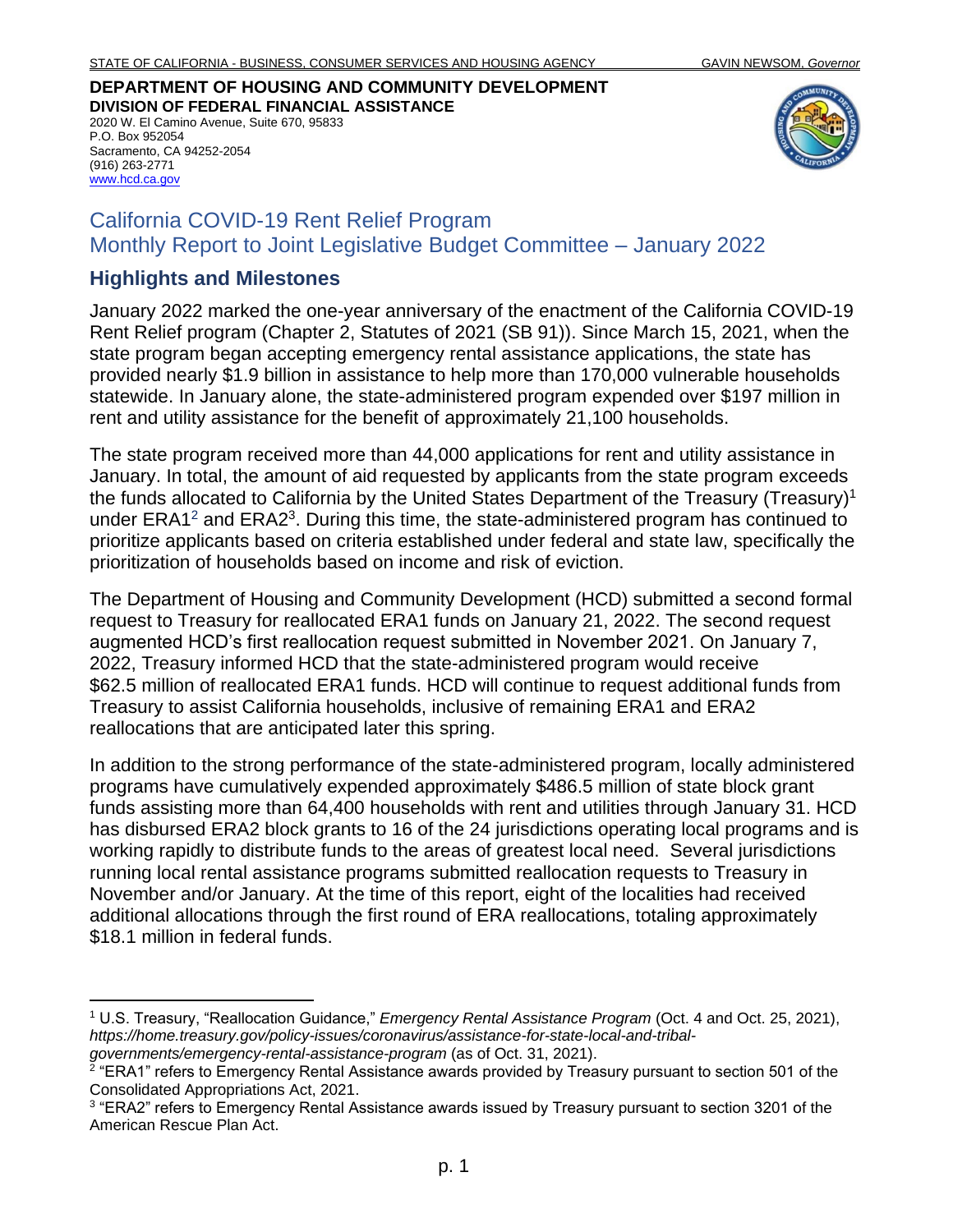The coordinated efforts of state and local emergency rental assistance programs continue to serve the needs of residents statewide by keeping families housed, preventing evictions, and stabilizing housing providers as California advances from the COVID-19 pandemic.

This report continues to reflect a revised methodology for calculating obligations to follow recent guidance from Treasury. Based on the updated federal guidance, HCD adjusted its method of calculating obligations for the December report to the Joint Legislative Budget Committee. Prior to that, the state program recorded obligations upon receipt of a complete application it determined eligible for payment. Beginning in December, the program adjusted its calculations to record obligations when the program's case management team fully completes its reviews and approves an application for payment. As a result, obligation figures will track more closely to expenditures. The methodology adjustment resulted in a one-time reduction of the total obligations reported for the state-administered program. The change does not currently affect obligations reported by locally administered programs.

#### **Key Achievements**

Tenants seeking rent and utility assistance submitted over 44,000 new applications in January. The volume of applications received per month decreased between December and January but continued to demonstrate need for emergency rental assistance. The stateadministered assistance program continued to prioritize the highest need applicants. By month-end, the state program was processing payments at a rate of more than 8,100 households per week.

Cumulatively, the state-administered program has expended nearly \$1.9 billion in rental and utility assistance through January 31. Of the total, approximately \$1.6 billion or 84.9 percent of funds expended provided benefits to those at or below 50 percent of the area median income. The locally administered Option B jurisdictions reported expenditures of nearly \$486.5 million in state block grant funds to assist more than 64,400 households. Approximately 90 percent of the block grant funds disbursed by local programs aided households at or below 50 percent of the area median income. The programs are shown with their respective performance beginning on page [9.](#page-8-0)

#### Continued Eviction Protections

The eviction protections established by Chapter 27, Statutes of 2021 (AB 832) require landlords and tenants to follow specific steps in relation to potential evictions for non-payment of rent between October 1, 2021, and March 31, 2022. The eviction protections are predicated on tenants and landlords submitting complete applications to the appropriate rental assistance program (either state or locally administered). In jurisdictions where local programs face demand in excess of available funds, HCD is continuing to provide technical assistance and support to help ensure local programs can continue to deploy assistance during the protection period.

The Housing Is Key website provides information for landlords, tenants, and community organizations on the eviction protections provided under AB 832, including template letters for tenants to declare financial distress, tips on what to do if given a notice of eviction, and links to legal aid resources.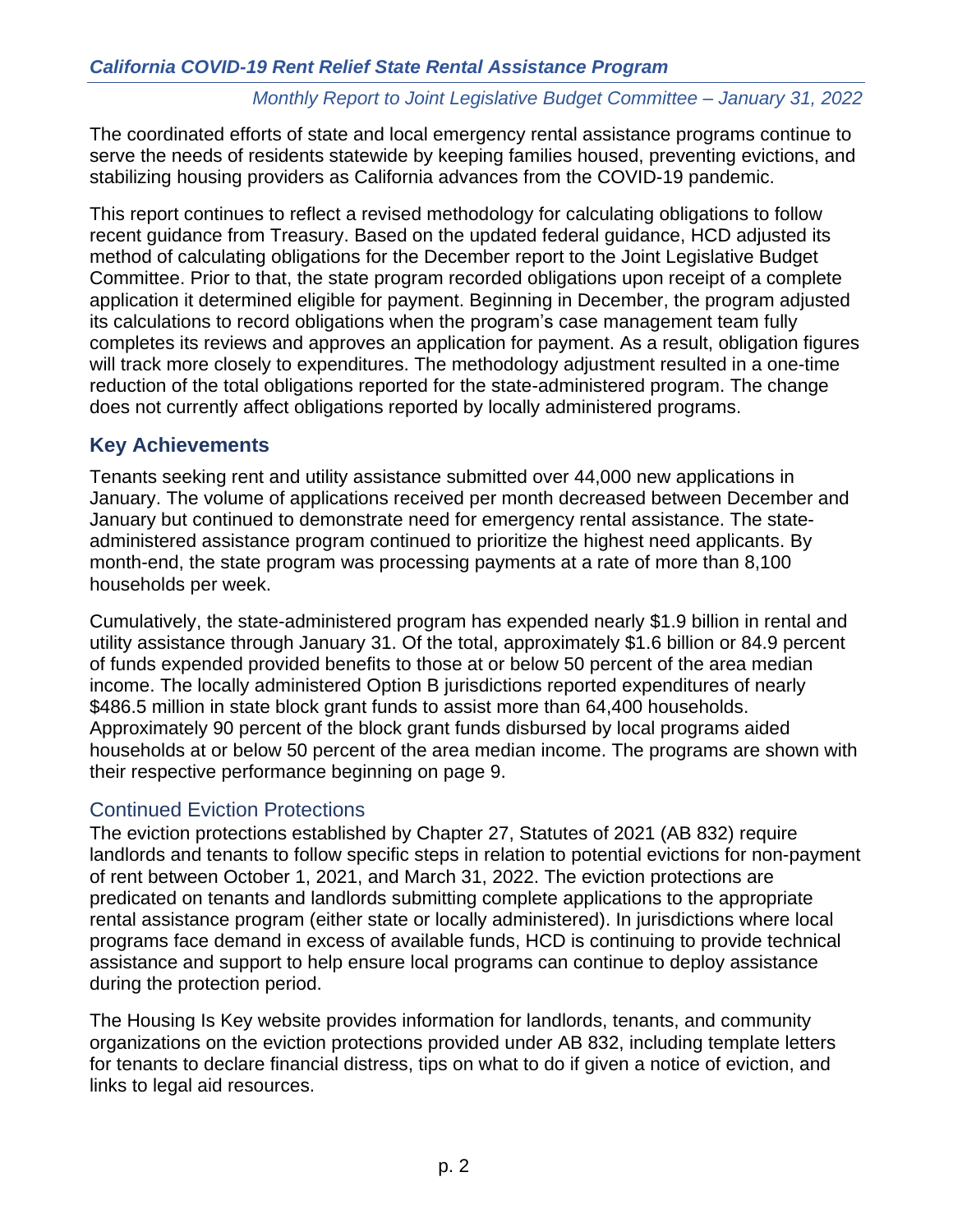The state's rent relief application includes an option for applicants to indicate they would like to be referred to a legal aid organization. The state program emailed notifications to all applicants who requested such referrals and provided links to help find local legal aid support. HCD will continue to notify applicants if they request information and will share applicants' contact information with legal aid organizations if the applicant allows. HCD sent separate notifications to all applicants who indicated they were experiencing homelessness or at risk of homelessness to provide information about the continuum of care organizations and resources available throughout California.

The provisions of AB 832 require both the state-administered program and locally administered programs to provide mechanisms by which landlords, tenants, legal representatives, and the courts may do both of the following:

- Verify the status of an application for rental assistance based upon the property address and a unique application number
- Obtain copies of any determination relative to an application for rental assistance (i.e., name, address, and if the application has been approved, denied, or is pending)

California's state program is complying with these requirements by providing information regarding application status via the Call Center and an online option. During January, there were approximately 5,800 requests for application status and documentation, with most requests being resolved within four hours.

# <span id="page-2-0"></span>**Fund Recapture and Reallocation**

Treasury allocated approximately \$2.6 billion to the State of California in each of two rounds of ERA funding for a total allocation of approximately \$5.2 billion. Combined, the state program is responsible for administering approximately \$2.53 billion of the ERA1 and ERA2 funds. Currently, the state program serves 55 large and small localities (30 non-direct allocated counties and 25 direct allocated cities and counties partnering with the state) representing roughly 64 percent of the state's population.

In mid-January 2022, Treasury announced it had reallocated approximately \$209 million of ERA1 grants nationally. The realignment of funds added approximately \$68.4 million of ERA1 funds to the federal grants for California and selected local governments in the state. Of that total, Treasury allocated more than \$18.1 million directly to eight jurisdictions running local programs. The state-administered program received approximately \$50.3 million in additional federal funds. In addition to the net new funding, two localities in California voluntarily reallocated \$12.2 million from their initial federal grants and requested their unused funds be administered by the state program. In total, the state program budget grew by \$62.5 million as a result of the initial ERA1 reallocation.

Although Treasury directed approximately 33 percent of the total funds available for reallocation to California's state and local ERA programs, the state program's share of the first reallocation was less than the \$1.9 billion California requested from Treasury in November 2021. HCD submitted a second ERA1 reallocation request to Treasury in January, with the request closely aligned to the projected need and initial requests that was submitted to Treasury in November 2021. As additional federal funds become available, HCD will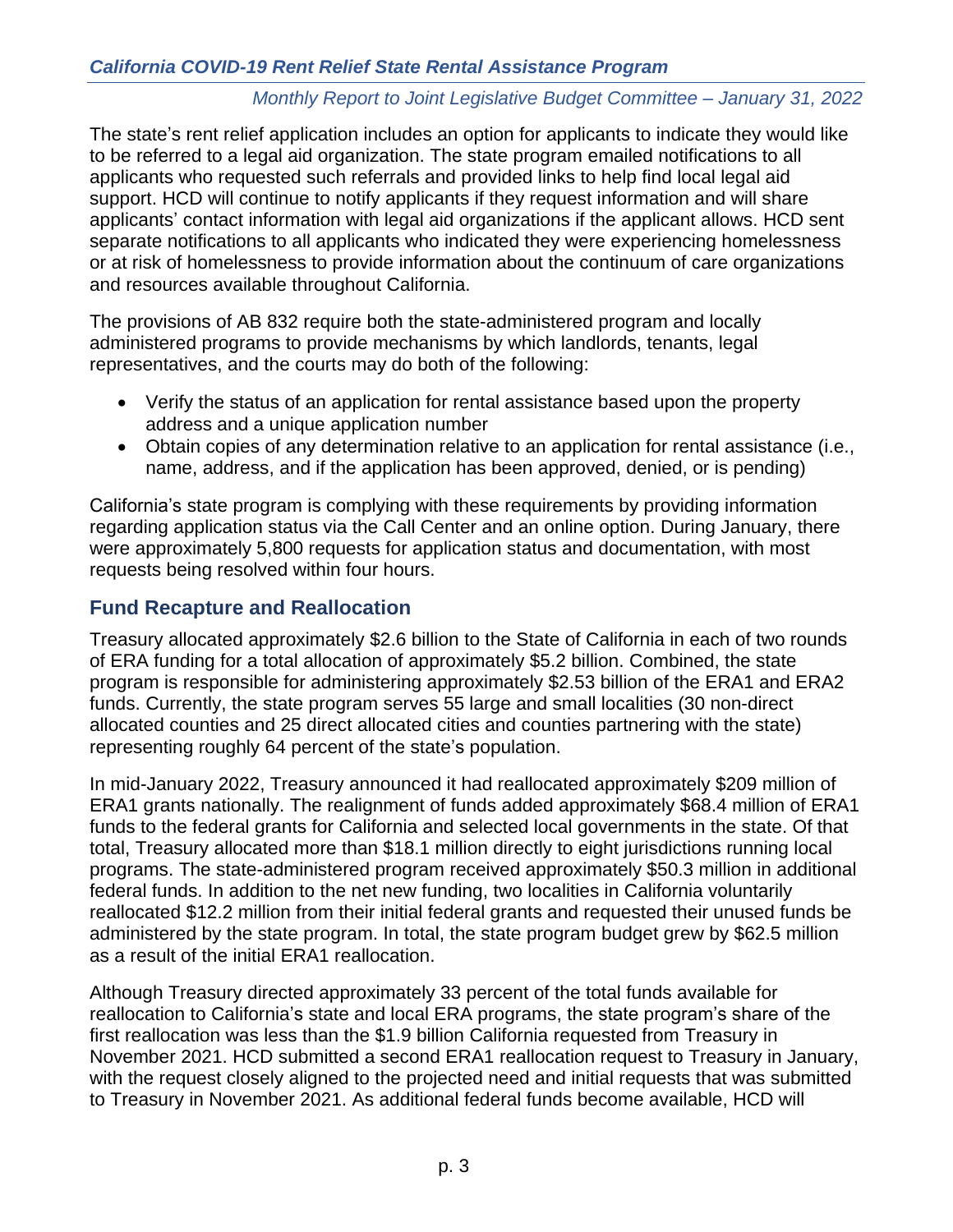submit subsequent requests to Treasury for additional rounds of federal reallocations, inclusive of unused ERA1 and ERA2 funds.

In addition to seeking additional ERA1 funds from Treasury, HCD retains its discretion to recapture and reallocate state block grant funds in alignment with the performance and operational deadlines described in state and federal guidance. During January, HCD did not recapture any state block grant funds previously disbursed.

# **Customer Support**

At the beginning of January (after the holiday period), HCD continued to observe lower production levels in application processing, similar to the last half of December. Through January, there were incremental improvements each week. During the first full week of January, the state program distributed approximately \$30 million in payments to assist approximately 2,800 households. By the end of January, the state program was back to its typical pace of distribution, processing over \$83 million in payments to assist more than 8,100 households. The improvements week over week led to January's results in Paid Applications nearly reaching December's performance, as reflected below.

| <b>Incremental Monthly Metrics</b>       | 10/31   | 11/30   | 12/31   | 1/31    |
|------------------------------------------|---------|---------|---------|---------|
| <b>Call Center/Case Management Staff</b> | 1,706   | 1,623   | 1.546   | 1,412   |
| <b>Inbound Call Volume</b>               | 649,660 | 549.420 | 486,883 | 502,085 |
| <b>Paid Applications</b>                 | 28,932  | 40,532  | 24,842  | 21,180  |
| <b>Funds Paid to Eligible Households</b> | \$345   | \$445.9 | \$257.9 | \$197.2 |

*(All dollars in millions. Schedule reflects partial data, does not sum to total program expenditures.)*

The January metrics reflect lower production attributable primarily to additional documentation requirements the program introduced for tenants and landlords in December. Tenants must provide proof of tenancy and landlords must provide proof of rental property ownership. The two documentation requirements further increase program integrity and introduce enhanced measures to facilitate the verification of information. This continued to result in greater workload in terms of outreach and follow-up by case management staff to ensure applications are completed.

The Call Center received over 502,000 calls in January for a total of 3,425,209 calls since the program's inception. As reflected in the schedule above, HCD sustained Call Center/Case Management staff levels through January to address the anticipated increases in call volume and to process applications. As shown above, the metrics since October reflect staffing resources at levels to align with call volume and approved applications.

In January, the state program operator prepared and distributed Form 1099s by email to all landlords (approximately 40,000) who received rental assistance payments in 2021. Prior to receiving the Form 1099, landlords received an email providing information regarding the federal requirement to issue the tax form. Additional information was posted to the Housing Is Key website and the Call Center agents received scripts to assist landlords by providing additional information regarding the issuance of Form 1099s.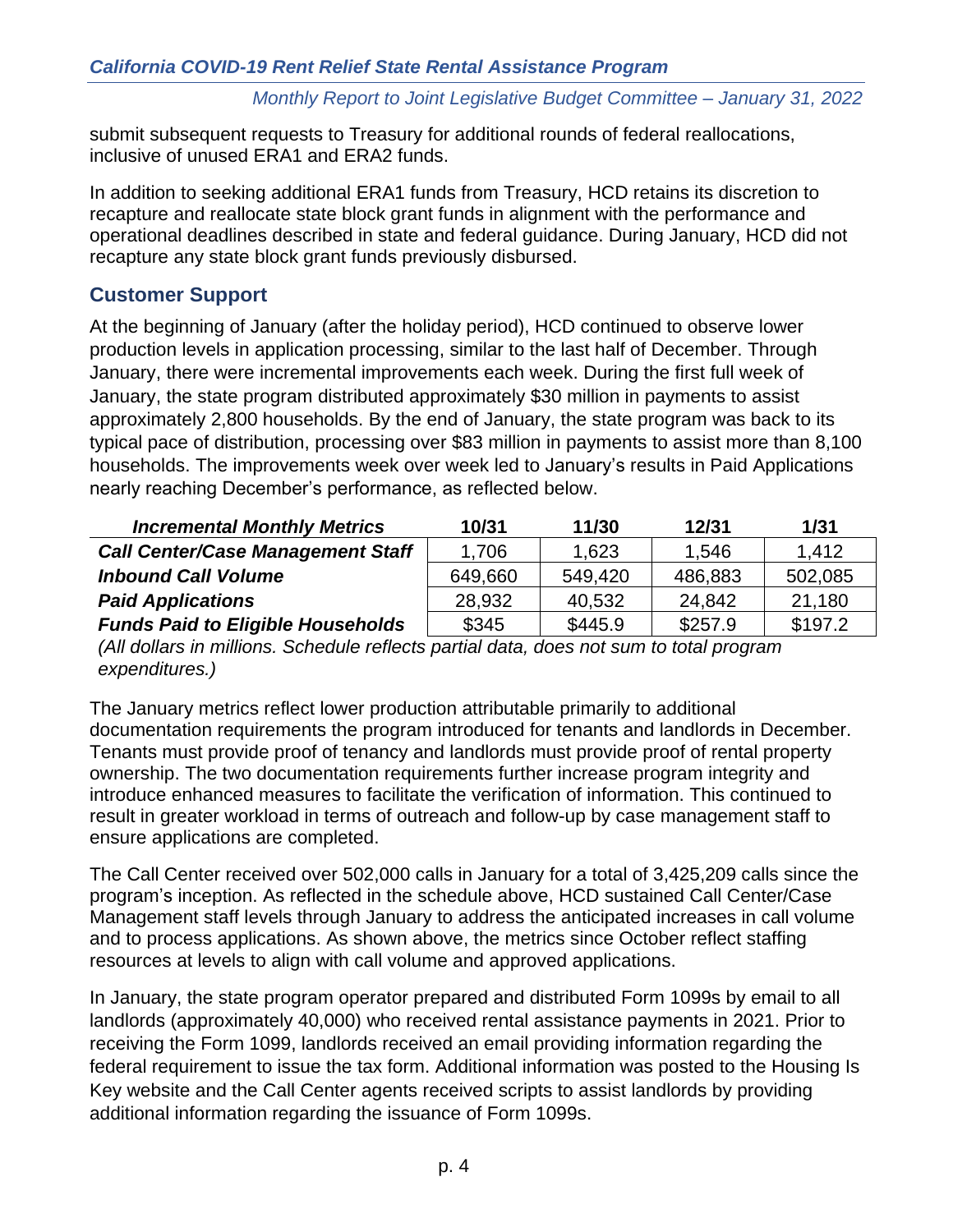# **Outreach**

# Public Relations and Communications

Communication activities in January continued the efforts to dispel myths regarding citizenship requirements for rental assistance eligibility and to reinforce that the stateadministered program continues to accept applications. The Housing Is Key website underscores that income-eligible applicants may qualify regardless of immigration status and applicants will not be required to show proof of citizenship. This message is further reinforced through the Local Partner Network and other external communication.

Eviction protection resources and Continuum of Care resources available on the Housing Is Key website were updated in January. The Continuum of Care information lists all federal Continuum of Care grant recipients in California and provides resources for those currently experiencing homelessness.

In addition to rental assistance, the Housing Is Key website provides information and links for California's Mortgage Relief Program operated by the California Housing and Finance Agency as part of the state's overall Housing Is Key initiative.

### Local Partner Network Community Support

The community-based Local Partner Network (LPN) maintains 118 confirmed partners statewide serving those areas with highest eviction risk. In December, HCD reengaged with each partner organization to extend contracts for those interested in providing ongoing support through the end of March 2022, as the original agreements with LPN partners expired at the end of 2021. Of the 143 previously engaged partner organizations, 118 are continuing into January while 27 elected not to extend their contracts. The following metrics reflect that even with fewer local partners, coverage is consistent with December's levels:

- Over 10,400 appointments in January (including walk-in, same day, and scheduled) totaling 77,755 since inception. This represents a 3.6 percent decrease compared to last month.
- 13,939 inbound Appointment Center calls in December totaling over 141,800 since inception. This represents a 3 percent increase since last month. The average handle time for calls is just over 10 minutes in English, and approximately 13 minutes in other languages. Assistance is available in 14 languages.
- 3,984 attendees participated in 62 webinars in January. The webinars were provided in four different languages (Chinese [Mandarin], English, Korean, and Spanish).
- LPN partners hosted over 6,900 phone or Zoom scheduled appointments to support applicants, with 40,871 since inception.
- LPN partners held 3,244 in-person scheduled appointments to support applicants, with 23,868 since inception.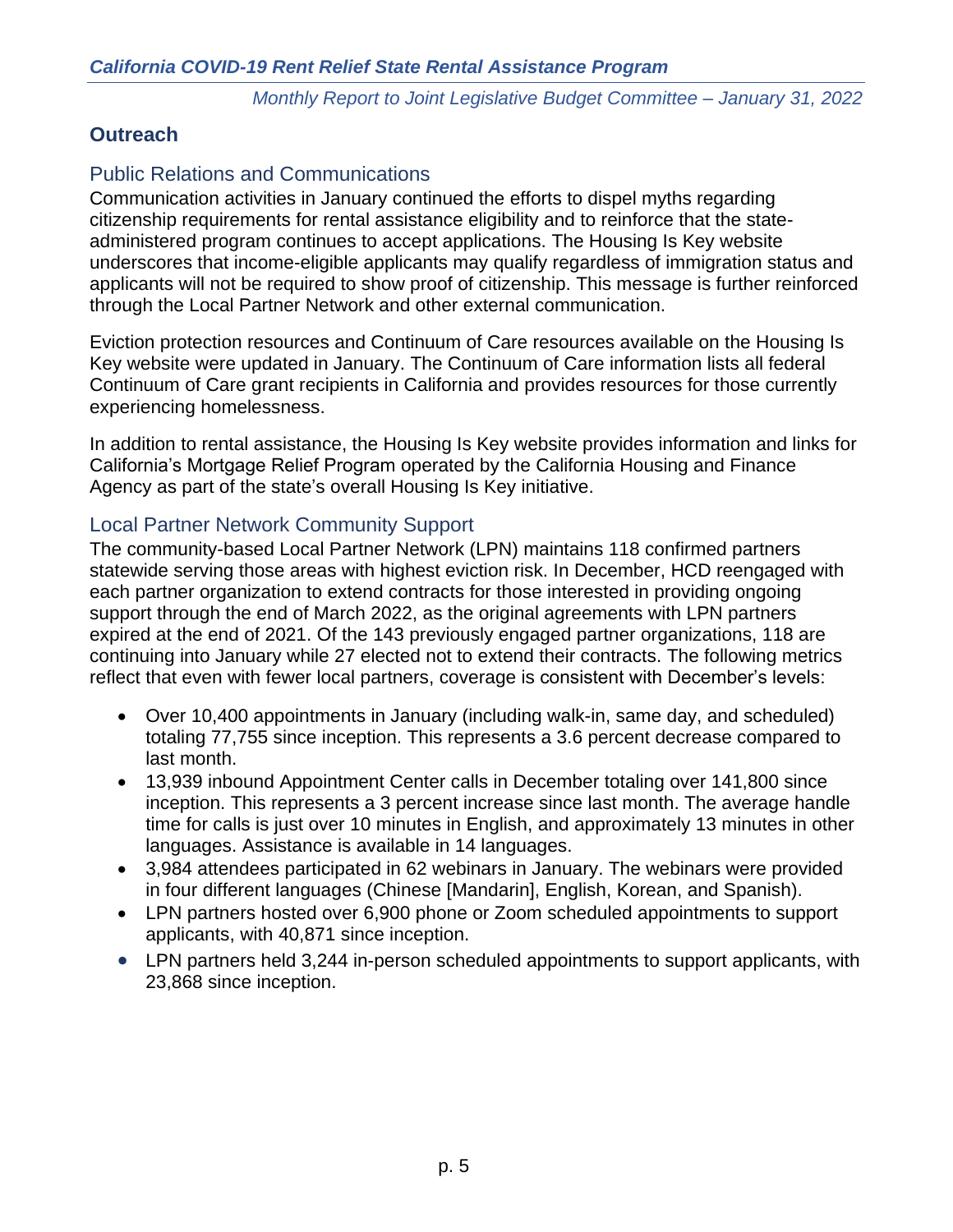# **Statutory Basis for Report**

(1) Pursuant to Section 50897.4 of the Health and Safety Code, the Department shall submit to the Joint Legislative Budget Committee, on a monthly basis for the duration of the program, a report that provides programmatic performance metrics for funds administered pursuant to this chapter. The report shall include, at minimum, the following information:

(A) Obligation of funds for assistance provided under this chapter.

- In total, nearly \$2.76 billion obligated to rent and utility assistance statewide.
- \$2.01 billion obligated for eligible uses related to jurisdictions in the State-Administered Program (Option A) as of 1/31/2022.
- \$1.02 billion of the state allocation reserved for use by locally administered programs (Option B) as of 1/31/2022.
- \$749 million in State Block Grant funds reported obligated by locally administered programs (Option B) as of 1/31/2022.

(B) Expenditure of funds for assistance provided under this chapter.

- In total, \$2.38 billion expended for rent and utility assistance statewide.
- \$1.89 billion expended on behalf of jurisdictions in the State-Administered Program (Option A) as of 1/31/2022.
- \$486 million in State Block Grant funds reported expended by locally administered programs (Option B) as of 1/31/2022.

(C) Expenditure by eligible uses for assistance provided pursuant to this chapter.

• All expenditures were applied to eligible uses as listed in the tables provided on the following pages of this report.

(D) Reallocation of funds, if any, for assistance provided pursuant to this chapter.

• Please refer to [Fund Recapture and Reallocation](#page-2-0) beginning on page [3.](#page-2-0)

(E) Geographic distribution of funds provided pursuant to Section 50897.3 of the Health and Safety Code.

• Please refer to [Geographic Distribution](#page-8-1) of Funds tables beginning on page [9.](#page-8-1)

(F) For the first monthly report submitted pursuant to this section only, an overview of which jurisdictions have elected to participate in the state rental assistance programs as provided in Sections 50897.2 and 50897.3, respectively.

• This information was provided in the first monthly report, dated June 4, 2021.

This project is being supported, in whole or in part, by federal award number ERA0003 and ERAE0060 awarded to the California Department of Housing and Community Development by the U.S. Department of the Treasury.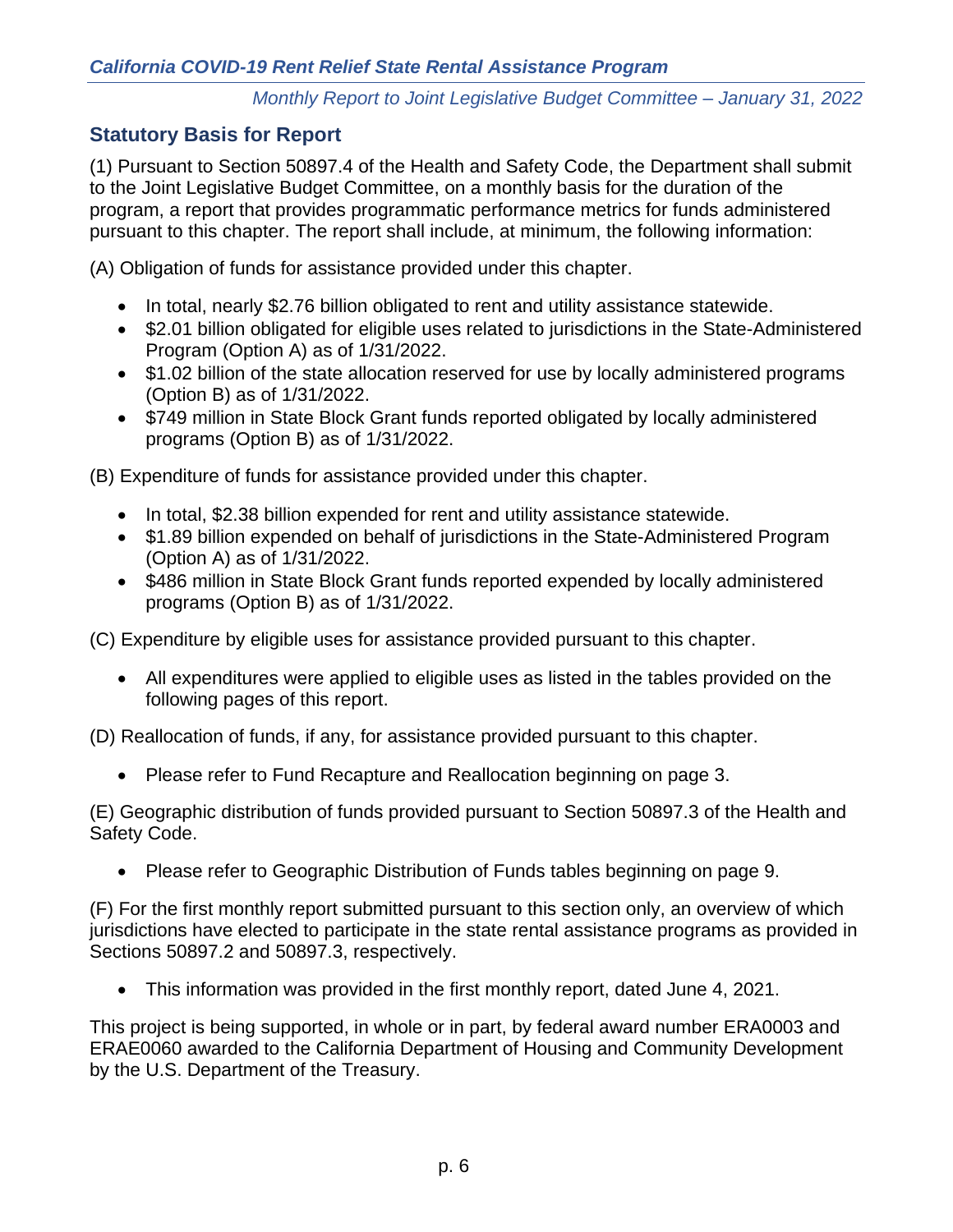# **Obligations, Expenditures and Eligible Uses of Funds**

State-Administered Program - Option A Jurisdictions – ERA1 and ERA2 Funds Values reflect HCD's use of ERA1 and ERA2 federal allocations and state reservations administered by the state on behalf of the jurisdictions under Option A and including jurisdictions previously listed as Option B or Option C.

|                                                            | Rent               | <b>Utilities</b> | Total              |
|------------------------------------------------------------|--------------------|------------------|--------------------|
| Funds obligated for arrears                                | \$1,843,668,300.34 | \$24,997,001.39  | \$1,868,665,301.73 |
| Funds expended for arrears by income level                 | \$1,766,056,657.17 | \$11,885,489.83  | \$1,777,942,147.00 |
| $\epsilon = 30\%$ AMI                                      | \$1,072,545,604.79 | \$8,885,825.42   | \$1,081,431,430.21 |
| $>30$ and $\leq 50\%$ AMI                                  | \$430,003,896.29   | \$1,682,492.45   | \$431,686,388.74   |
| $>50$ and $\leq 80\%$ AMI                                  | \$263,507,156.09   | \$1,317,171.96   | \$264,824,328.05   |
| Funds obligated for prospective payments                   | \$141,914,790.81   | \$327,719.26     | \$142,242,510.07   |
| Funds expended for prospective payments<br>by income level | \$117,292,609.81   | \$0.00           | \$117,292,609.81   |
| $\leq$ 30% AMI                                             | \$65,500,927.18    | \$0.00           | \$65,500,927.18    |
| $>30$ and $\leq 50\%$ AMI                                  | \$30,658,464.13    | \$0.00           | \$30,658,464.13    |
| $>50$ and $\leq 80\%$ AMI                                  | \$21,133,218.50    | \$0.00           | \$21,133,218.50    |

# Locally Administered Programs - Option B Jurisdictions – ERA1 Funds

The table below reflects the aggregated expenditures of the 19 Option B jurisdictions with ERA1 state block grants as of the date of this report. Individual results are listed in the table under ["Locally Administered Programs -](#page-11-0) Option B Jurisdictions – ERA1 Funds" on page [12.](#page-11-0)

|                                                            | Rent             | <b>Utilities</b> | <b>Total</b>     |
|------------------------------------------------------------|------------------|------------------|------------------|
| Funds obligated for arrears                                | \$355,057,461.96 | \$29,955,555.83  | \$385,013,017.79 |
| Funds expended for arrears by income level                 | \$320,648,386.44 | \$18,964,857.26  | \$339,613,243.70 |
| $\epsilon$ =30% AMI                                        | \$233,613,852.95 | \$9,900,939.41   | \$243,514,792.36 |
| $>30$ and $\leq 50\%$ AMI                                  | \$56,143,347.39  | \$5,401,375.04   | \$61,544,722.43  |
| $>50$ and $\leq 80\%$ AMI                                  | \$30,891,186.10  | \$3,662,542.81   | \$34,553,728.91  |
| Funds obligated for prospective payments                   | \$75,950,104.86  | \$4,929,040.48   | \$80,879,145.34  |
| Funds expended for prospective payments<br>by income level | \$65,590,600.38  | \$3,435,340.10   | \$69,025,940.48  |
| $\epsilon$ =30% AMI                                        | \$43,919,955.34  | \$1,648,806.66   | \$45,568,762.00  |
| $>30$ and $\leq 50\%$ AMI                                  | \$15,456,637.53  | \$1,052,588.15   | \$16,509,225.68  |
| $>50$ and $\leq 80\%$ AMI                                  | \$6,214,007.52   | \$733,945.29     | \$6,947,952.81   |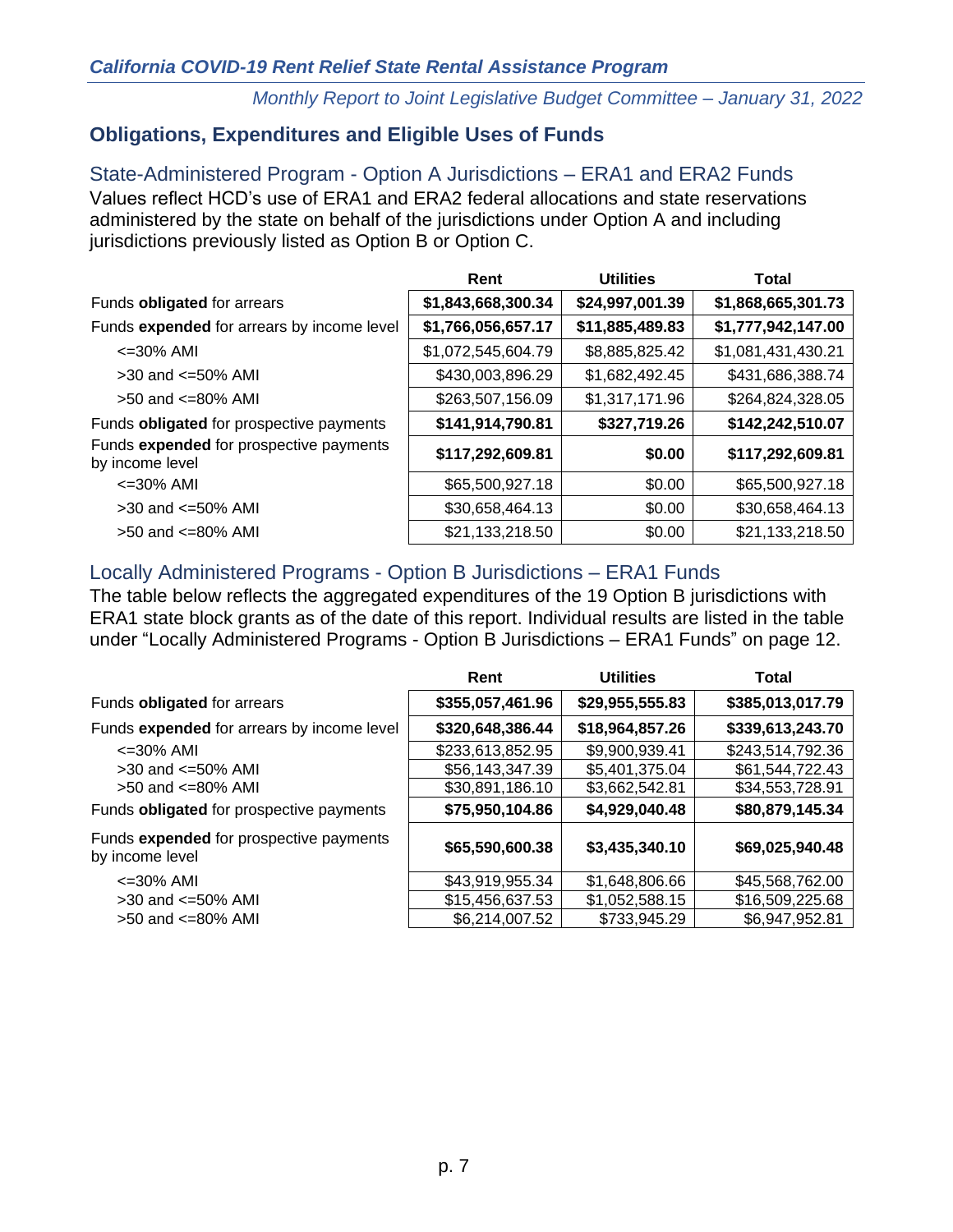#### *California COVID-19 Rent Relief State Rental Assistance Program*

#### *Monthly Report to Joint Legislative Budget Committee – January 31, 2022*

#### Locally Administered Programs - Option B Jurisdictions – ERA2 Funds

Of the 24 localities in Option B for ERA2, 10 were expending State Block Grant ERA2 funds as of the date of this report as listed in the table under ["Locally Administered Programs -](#page-12-0) [Option B Jurisdictions –](#page-12-0) ERA2 Funds" on page [13.](#page-12-0) Many of the Option B jurisdictions are utilizing their federal ERA2 funds before they begin expending their State Block Grant funds.

|                                                            | Rent             | <b>Utilities</b> | <b>Total</b>     |
|------------------------------------------------------------|------------------|------------------|------------------|
| Funds obligated for arrears                                | \$198,093,087.28 | \$15,555,806.80  | \$213,648,894.08 |
| Funds expended for arrears by income level                 | \$50,408,646.78  | \$3,509,786.46   | \$53,918,433.24  |
| $\epsilon$ =30% AMI                                        | \$34,642,597.72  | \$2,351,019.11   | \$36,993,616.82  |
| $>30$ and $\leq 50\%$ AMI                                  | \$10,765,218.61  | \$745,686.50     | \$11,510,905.11  |
| $>50$ and $\leq 80\%$ AMI                                  | \$5,000,830.45   | \$413,080.85     | \$5,413,911.31   |
| Funds obligated for prospective payments                   | \$68,078,612.65  | \$1,451,263.19   | \$69,529,875.84  |
| Funds expended for prospective payments<br>by income level | \$23,634,097.67  | \$257,887.16     | \$23,891,984.83  |
| $\epsilon$ =30% AMI                                        | \$16,819,557.24  | \$142,749.83     | \$16,962,307.07  |
| $>30$ and $\leq 50\%$ AMI                                  | \$5,031,605.68   | \$73,957.37      | \$5,105,563.05   |
| $>50$ and $\leq 80\%$ AMI                                  | \$1,782,934.76   | \$41,179.96      | \$1,824,114.72   |

#### Household Applications by Race and Ethnicity

Values reflect applications submitted to and processed by the state-administered program for Option A jurisdictions.

| Race                                      | <b>Applications</b><br><b>Submitted</b> | <b>Households</b><br>Paid | <b>Funds Expended</b> |
|-------------------------------------------|-----------------------------------------|---------------------------|-----------------------|
| American Indian or Alaska Native          | 6,314                                   | 2,017                     | \$20,551,588.78       |
| Asian                                     | 29,142                                  | 12,772                    | \$154,831,892.31      |
| <b>Black or African American</b>          | 88,132                                  | 32,203                    | \$348,115,699.48      |
| Native Hawaiian or Other Pacific Islander | 4,187                                   | 1,636                     | \$18,853,484.84       |
| White                                     | 169,526                                 | 60,292                    | \$680,452,444.23      |
| <b>Other Multi-Racial</b>                 | 69,193                                  | 26,309                    | \$289,711,397.55      |
| Not Reported                              | 42,019                                  | 14,983                    | \$164,385,136.33      |
| Refuse to Answer                          | 54,557                                  | 20,294                    | \$218,333,113.29      |
| <b>Totals</b>                             | 463,070                                 | 170,506                   | \$1,895,234,756.81    |
| <b>Ethnicity</b>                          | <b>Applications</b><br><b>Submitted</b> | <b>Households</b><br>Paid | <b>Funds Expended</b> |
| Hispanic or Latino                        | 145,451                                 | 53,670                    | \$327,775,463.56      |
| Non-Hispanic or Latino                    | 234,033                                 | 86,644                    | \$747,910,642.40      |
| Not Reported                              | 44,991                                  | 16,122                    | \$646,964,263.37      |
| Refuse to Answer                          | 38,595                                  | 14,070                    | \$172,584,387.48      |
| <b>Totals</b>                             | 463,070                                 | 170,506                   | \$1,895,234,756.81    |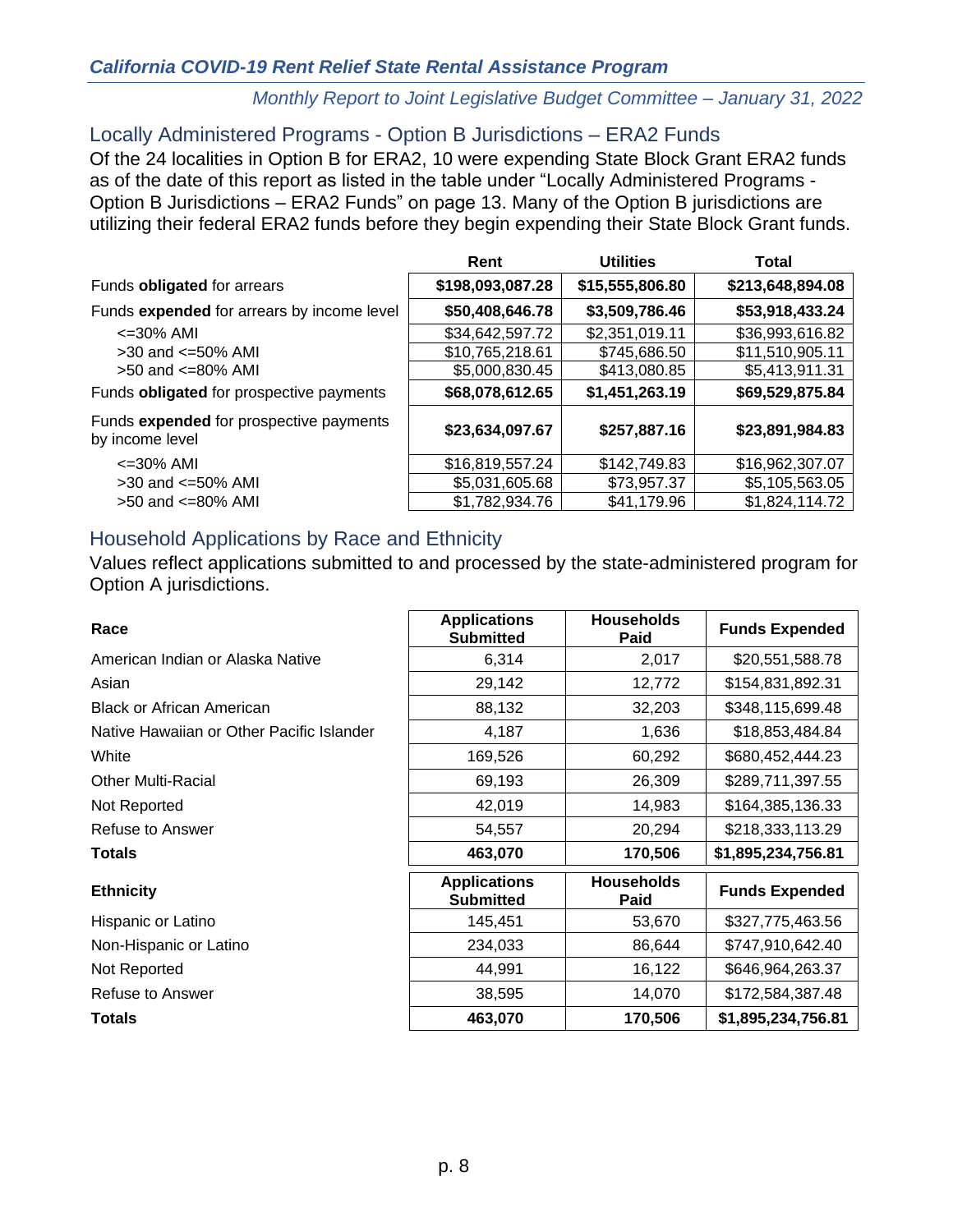# **Geographic Distribution of Funds**

### State-Administered Program - Option A Jurisdictions – ERA1 and ERA2 Funds

Figures reflect the state-administered program's use of federal allocations and state reservations on behalf of jurisdictions. All jurisdictions previously listed as Option B or C that transitioned to Option A in September are now included in this table.

<span id="page-8-1"></span><span id="page-8-0"></span>

|                         | <b>Obligations</b>  |                        |                            |                                      | <b>Expenditures</b> |                        |                            |                          |
|-------------------------|---------------------|------------------------|----------------------------|--------------------------------------|---------------------|------------------------|----------------------------|--------------------------|
| <b>Jurisdiction</b>     | <b>Rent Arrears</b> | <b>Utility Arrears</b> | <b>Prospective</b><br>Rent | <b>Prospective</b><br><b>Utility</b> | <b>Rent Arrears</b> | <b>Utility Arrears</b> | <b>Prospective</b><br>Rent | Prosp.<br><b>Utility</b> |
| <b>Alpine County</b>    | \$57,922.00         | \$688.56               | \$800.00                   | \$-                                  | \$57,922.00         | \$688.56               | \$800.00                   | $\mathcal{S}$ -          |
| <b>Amador County</b>    | \$1,126,169.27      | \$19,964.45            | \$44,876.10                | \$-                                  | \$1,103,820.37      | \$13,025.13            | \$32,659.00                | \$-                      |
| <b>Butte County</b>     | \$8,602,404.40      | \$321,809.70           | \$549,877.83               | \$2,336.96                           | \$7,759,451.06      | \$210,648.14           | \$505,875.88               | \$-                      |
| <b>Calaveras County</b> | \$1,470,305.65      | \$51,188.73            | \$63,333.20                | \$-                                  | \$1,402,823.79      | \$33,254.05            | \$60,641.61                | $\mathcal{L}$            |
| <b>Colusa County</b>    | \$418,098.26        | \$11,168.43            | \$8,991.00                 | \$-                                  | \$393,511.77        | \$3,317.51             | \$4,608.20                 | \$-                      |
| Contra Costa<br>County  | \$112,538,959.71    | \$2,603,106.01         | \$8,601,357.74             | \$36,231.54                          | \$108,942,170.93    | \$1,266,526.22         | \$6,796,882.41             | $\frac{2}{3}$            |
| Del Norte County        | \$1,048,609.78      | \$30,005.78            | \$30,762.00                | \$357.74                             | \$981,689.78        | \$10,302.09            | \$29,650.00                | \$-                      |
| El Dorado County        | \$6,002,978.73      | \$99,525.78            | \$366,680.54               | \$1,384.48                           | \$5,694,199.50      | \$31,128.86            | \$317,958.82               | $\mathcal{L}$            |
| Fontana City            | \$8,384,233.49      | \$234,817.73           | \$536,692.31               | \$426.79                             | \$8,158,771.51      | \$115,978.86           | \$481,721.51               | \$-                      |
| <b>Glenn County</b>     | \$861,025.48        | \$29,967.95            | \$68,808.00                | \$-                                  | \$811,862.79        | \$19,255.39            | \$60,108.00                | \$-                      |
| <b>Humboldt County</b>  | \$8,929,529.99      | \$222,623.29           | \$624,556.96               | \$289.40                             | \$8,555,221.69      | \$110,120.49           | \$543,699.34               | \$-                      |
| <b>Imperial County</b>  | \$5,103,584.33      | \$76,672.57            | \$438,229.60               | \$2,050.47                           | \$4,865,996.36      | \$40,496.82            | \$373,094.68               | \$-                      |
| Inyo County             | \$335,752.68        | \$12,042.63            | \$21,914.00                | \$72.00                              | \$330,936.68        | \$3,156.27             | \$10,885.00                | \$-                      |
| Irvine City*            | \$22,009,643.71     | \$91,346.95            | \$2,790,444.11             | \$1,809.54                           | \$21,353,369.20     | \$37,898.01            | \$2,580,026.37             | \$-                      |
| <b>Kings County</b>     | \$3,828,109.75      | \$220,211.53           | \$273,872.24               | \$4,012.20                           | \$3,737,886.71      | \$133,903.10           | \$268,922.88               | \$-                      |
| Lake County             | \$5,132,637.42      | \$126,147.20           | \$203,207.21               | \$184.93                             | \$4,867,058.48      | \$64,508.58            | \$176,851.09               | \$-                      |
| Lassen County           | \$471,307.11        | \$7,320.49             | \$44,536.85                | ዴ-                                   | \$446,297.48        | \$586.93               | \$29,117.48                | \$-                      |
| Los Angeles City*       | \$433,630,663.02    | \$1,660,889.65         | \$31,143,968.01            | \$16,743.01                          | \$421,517,530.53    | \$729,310.58           | \$27,476,281.22            | \$-                      |
| Los Angeles<br>County   | \$546,744,710.87    | \$7,691,437.26         | \$42,455,011.31            | \$104,593.73                         | \$516,003,352.16    | \$4,185,006.11         | \$33,798,716.63            | $\frac{2}{3}$            |
| <b>Madera County</b>    | \$3,798,981.33      | \$134,374.89           | \$223,258.42               | \$55.00                              | \$3,518,342.00      | \$86,777.73            | \$220,451.88               | \$-                      |
| Mariposa County         | \$395,746.51        | \$3,489.45             | \$36,964.00                | \$-                                  | \$382,028.51        | \$2,222.02             | \$34,037.00                | \$-                      |
| <b>Mendocino County</b> | \$3,200,445.58      | \$91,148.99            | \$152,289.08               | \$621.00                             | \$3,145,153.91      | \$42,095.88            | \$123,484.85               | $\mathcal{L}$            |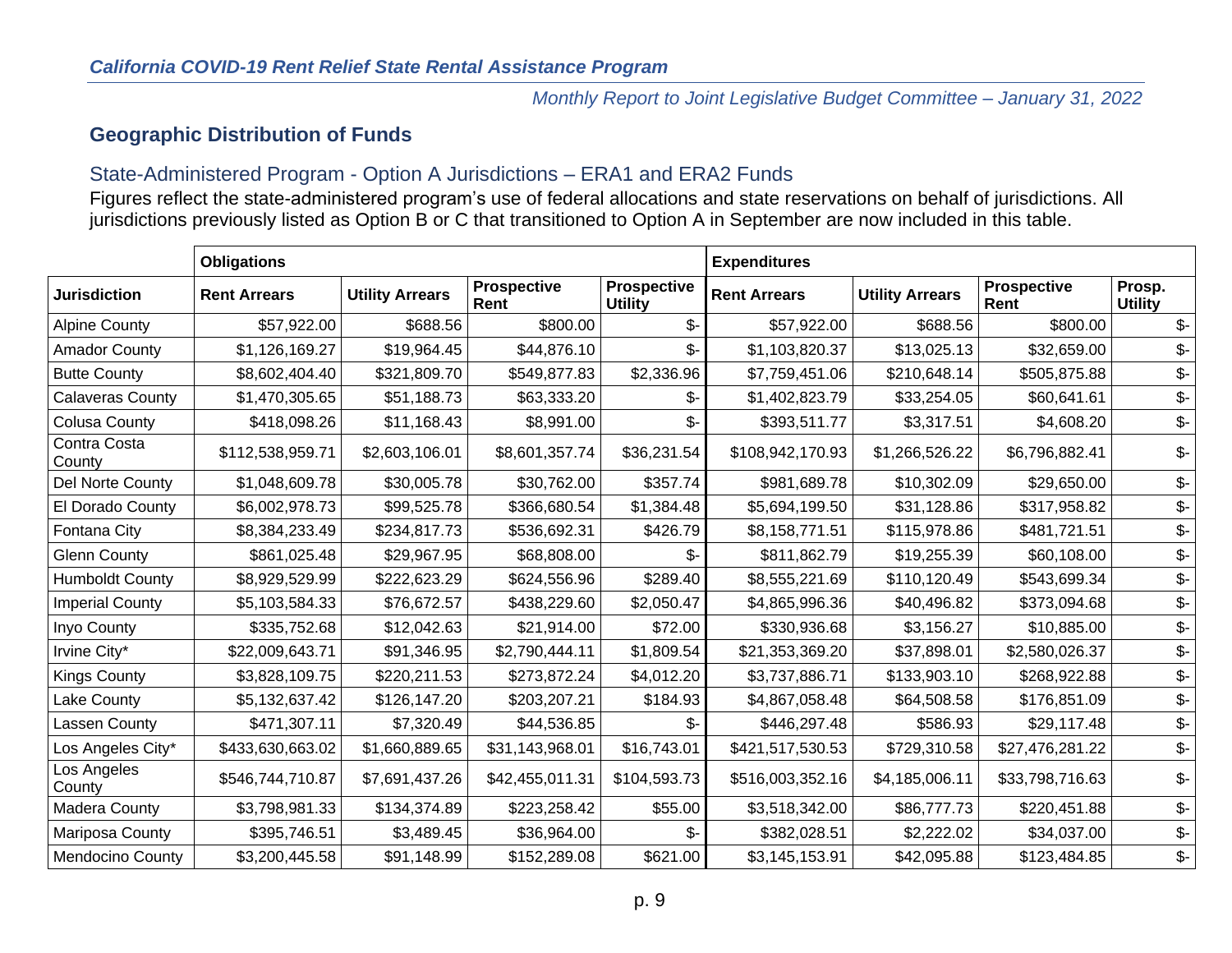| <b>Obligations</b>        |                     |                        |                            | <b>Expenditures</b>                  |                     |                        |                            |                          |
|---------------------------|---------------------|------------------------|----------------------------|--------------------------------------|---------------------|------------------------|----------------------------|--------------------------|
| <b>Jurisdiction</b>       | <b>Rent Arrears</b> | <b>Utility Arrears</b> | <b>Prospective</b><br>Rent | <b>Prospective</b><br><b>Utility</b> | <b>Rent Arrears</b> | <b>Utility Arrears</b> | <b>Prospective</b><br>Rent | Prosp.<br><b>Utility</b> |
| <b>Merced County</b>      | \$7,274,712.97      | \$125,462.78           | \$684,476.65               | \$5,911.00                           | \$6,700,787.52      | \$75,266.73            | \$472,101.24               | $\mathcal{S}$            |
| Modesto City              | \$5,562,463.14      | \$101,611.38           | \$470,085.98               | \$210.00                             | \$5,248,422.80      | \$53,970.88            | \$310,468.20               | \$-                      |
| <b>Modoc County</b>       | \$523,634.00        | \$704.41               | \$22,953.00                | $\mathcal{S}$ -                      | \$308,522.00        | \$596.61               | \$12,020.00                | \$-                      |
| Mono County               | \$384,360.55        | \$23,498.85            | \$63,989.00                | \$300.00                             | \$357,188.05        | \$7,701.06             | \$52,809.50                | \$-                      |
| Napa County               | \$5,557,129.77      | \$131,936.72           | \$462,020.38               | \$528.63                             | \$5,277,251.80      | \$68,511.53            | \$388,939.18               | \$-                      |
| Nevada County             | \$3,768,830.76      | \$70,475.94            | \$282,708.30               | \$504.00                             | \$3,633,020.32      | \$42,910.01            | \$278,446.94               | \$-                      |
| Oakland City              | \$38,563,742.87     | \$676,727.86           | \$2,341,158.19             | \$4,557.24                           | \$37,476,547.02     | \$275,477.60           | \$2,266,518.17             | \$-                      |
| <b>Orange County</b>      | \$124,122,775.81    | \$1,745,013.93         | \$11,579,602.26            | \$20,482.02                          | \$121,057,608.26    | \$790,456.66           | \$10,330,337.92            | \$-                      |
| <b>Oxnard City</b>        | \$12,714,887.84     | \$286,673.02           | \$1,546,017.16             | \$6,178.87                           | \$12,450,673.59     | \$162,846.01           | \$1,223,535.94             | \$-                      |
| <b>Placer County</b>      | \$9,896,597.54      | \$642,238.47           | \$1,046,691.02             | \$5,571.33                           | \$9,732,252.27      | \$84,760.75            | \$860,574.88               | \$-                      |
| <b>Plumas County</b>      | \$303,229.00        | \$7,283.77             | \$17,357.50                | \$-                                  | \$284,064.50        | \$-                    | \$17,022.00                | \$-                      |
| San Benito County         | \$1,750,145.92      | \$41,024.33            | \$112,082.00               | \$-                                  | \$1,595,733.26      | \$20,816.45            | \$70,589.30                | \$-                      |
| San Bernardino<br>County  | \$48,593,744.74     | \$819,525.60           | \$3,762,014.56             | \$19,102.87                          | \$47,797,707.91     | \$273,372.01           | \$2,850,222.69             | \$-                      |
| San Francisco<br>County   | \$91,899,924.80     | \$688,927.47           | \$4,074,752.12             | \$12,414.11                          | \$82,981,255.82     | \$241,594.69           | \$2,918,997.49             | \$-                      |
| San Joaquin<br>County     | \$11,155,822.37     | \$99,175.09            | \$781,645.70               | \$597.00                             | \$10,791,861.69     | \$74,538.19            | \$643,974.95               | \$-                      |
| San Jose City             | \$51,727,102.03     | \$767,055.34           | \$4,769,591.39             | \$16,624.72                          | \$50,176,351.54     | \$232,061.99           | \$3,651,492.98             | \$-                      |
| San Luis Obispo<br>County | \$11,159,281.75     | \$209,092.83           | \$797,174.16               | \$1,055.22                           | \$10,402,094.95     | \$82,538.18            | \$758,355.41               | \$-                      |
| San Mateo County          | \$56,470,647.06     | \$775,160.99           | \$4,826,161.85             | \$13,669.52                          | \$55,081,468.41     | \$338,024.05           | \$3,543,688.51             | \$-                      |
| Santa Ana City            | \$3,155,059.05      | \$87,385.06            | \$269,331.71               | \$3,475.18                           | \$2,977,906.32      | \$23,551.35            | \$176,523.05               | \$-                      |
| Santa Barbara<br>County   | \$9,728,216.38      | \$229,643.70           | \$999,665.75               | \$921.28                             | \$9,518,397.10      | \$80,481.41            | \$959,056.26               | \$-                      |
| Santa Clara County        | \$30,043,655.33     | \$458,296.32           | \$2,712,053.66             | \$11,514.32                          | \$29,030,647.83     | \$140,512.16           | \$2,150,437.65             | \$-                      |
| Santa Clarita City        | \$17,452,544.42     | \$297,456.52           | \$1,459,857.01             | \$7,458.21                           | \$16,959,114.49     | \$124,711.61           | \$1,267,820.90             | \$-                      |
| Santa Cruz County         | \$12,783,609.23     | \$278,173.33           | \$1,045,882.21             | \$1,248.66                           | \$12,213,759.63     | \$130,774.04           | \$874,830.97               | \$-                      |
| <b>Shasta County</b>      | \$7,161,504.44      | \$183,043.18           | \$399,970.86               | \$1,029.38                           | \$6,737,985.07      | \$99,833.49            | \$386,197.63               | \$-                      |
| Sierra County             | \$65,400.00         | \$3,657.80             |                            | \$-                                  | \$49,600.00         | \$1,828.90             | \$-                        | \$-                      |
| <b>Siskiyou County</b>    | \$2,054,074.51      | \$47,397.43            | \$112,771.35               | \$48.00                              | \$1,824,827.88      | \$16,838.90            | \$92,143.07                | \$-                      |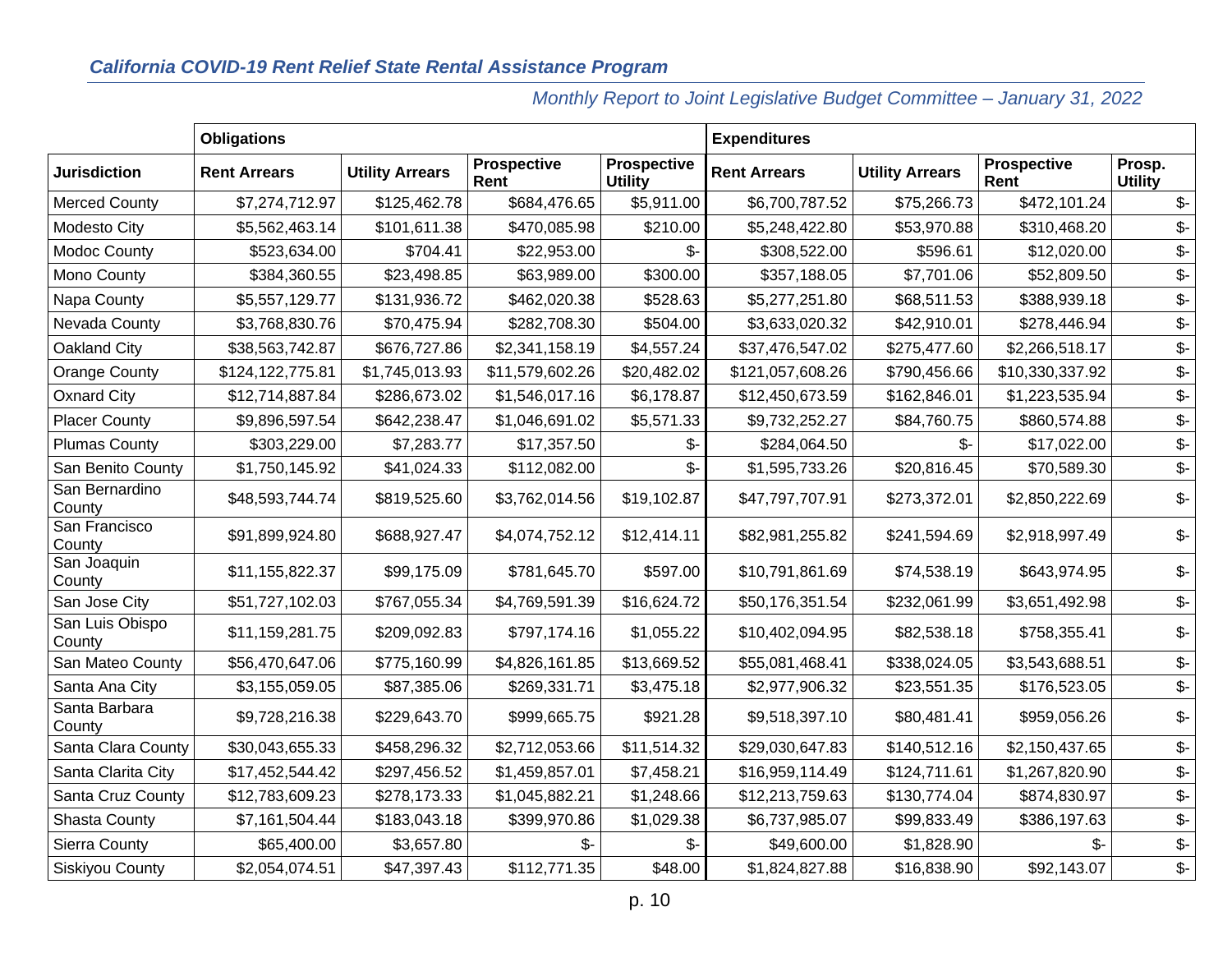### *California COVID-19 Rent Relief State Rental Assistance Program*

|                          | <b>Obligations</b>  |                        |                            |                                      | <b>Expenditures</b> |                        |                            |                          |
|--------------------------|---------------------|------------------------|----------------------------|--------------------------------------|---------------------|------------------------|----------------------------|--------------------------|
| <b>Jurisdiction</b>      | <b>Rent Arrears</b> | <b>Utility Arrears</b> | <b>Prospective</b><br>Rent | <b>Prospective</b><br><b>Utility</b> | <b>Rent Arrears</b> | <b>Utility Arrears</b> | <b>Prospective</b><br>Rent | Prosp.<br><b>Utility</b> |
| Solano County            | \$22,610,934.71     | \$220,261.84           | \$2,028,833.26             | \$439.25                             | \$21,933,982.39     | \$95,186.04            | \$1,557,470.65             | \$-                      |
| <b>Stanislaus County</b> | \$4,947,798.22      | \$37,939.79            | \$325,349.33               | \$523.70                             | \$4,359,879.35      | \$3,953.06             | \$221,758.95               | \$-                      |
| <b>Sutter County</b>     | \$3,583,642.63      | \$146,430.77           | \$199,383.50               | \$76.32                              | \$3,181,025.58      | \$86,510.65            | \$188,505.87               | \$-                      |
| Tehama County            | \$2,275,343.52      | \$60,138.82            | \$114,876.05               | \$25.41                              | \$2,120,705.64      | \$33,905.09            | \$108,075.12               | \$-                      |
| <b>Trinity County</b>    | \$617,188.89        | \$1,130.55             | \$21,580.00                | \$-                                  | \$543,784.89        | \$85.00                | \$11,134.00                | \$-                      |
| <b>Tulare County</b>     | \$16,587,200.19     | \$602,032.91           | \$1,084,503.49             | \$3,922.74                           | \$15,736,085.61     | \$389,340.02           | \$1,069,750.28             | \$-                      |
| <b>Tuolumne County</b>   | \$2,151,779.66      | \$51,536.52            | \$88,940.94                | \$201.41                             | \$2,021,006.44      | \$18,145.07            | \$88,377.86                | \$-                      |
| Ventura County           | \$39,371,085.15     | \$879,069.88           | \$3,498,788.98             | \$13,226.54                          | \$38,224,215.06     | \$448,517.15           | \$2,649,679.52             | \$-                      |
| <b>Yolo County</b>       | \$9,151,283.58      | \$346,575.59           | \$974,086.24               | \$3,112.19                           | \$8,977,449.51      | \$178,908.11           | \$729,097.99               | \$-                      |
| <b>Yuba County</b>       | \$4,407,128.44      | \$115,294.58           | \$258,004.74               | \$1,621.35                           | \$4,264,075.49      | \$46,757.05            | \$185,180.89               | \$-                      |
| <b>Subtotals</b>         | \$1,843,668,300.34  | \$24,997,001.39        | \$141,914,790.81           | \$327,719.26                         | \$1,766,056,657.17  | \$11,885,489.83        | \$117,292,609.81           | \$-                      |

*Monthly Report to Joint Legislative Budget Committee – January 31, 2022*

\* Option A jurisdictions that are also included in this report as Option B prior to transition to A.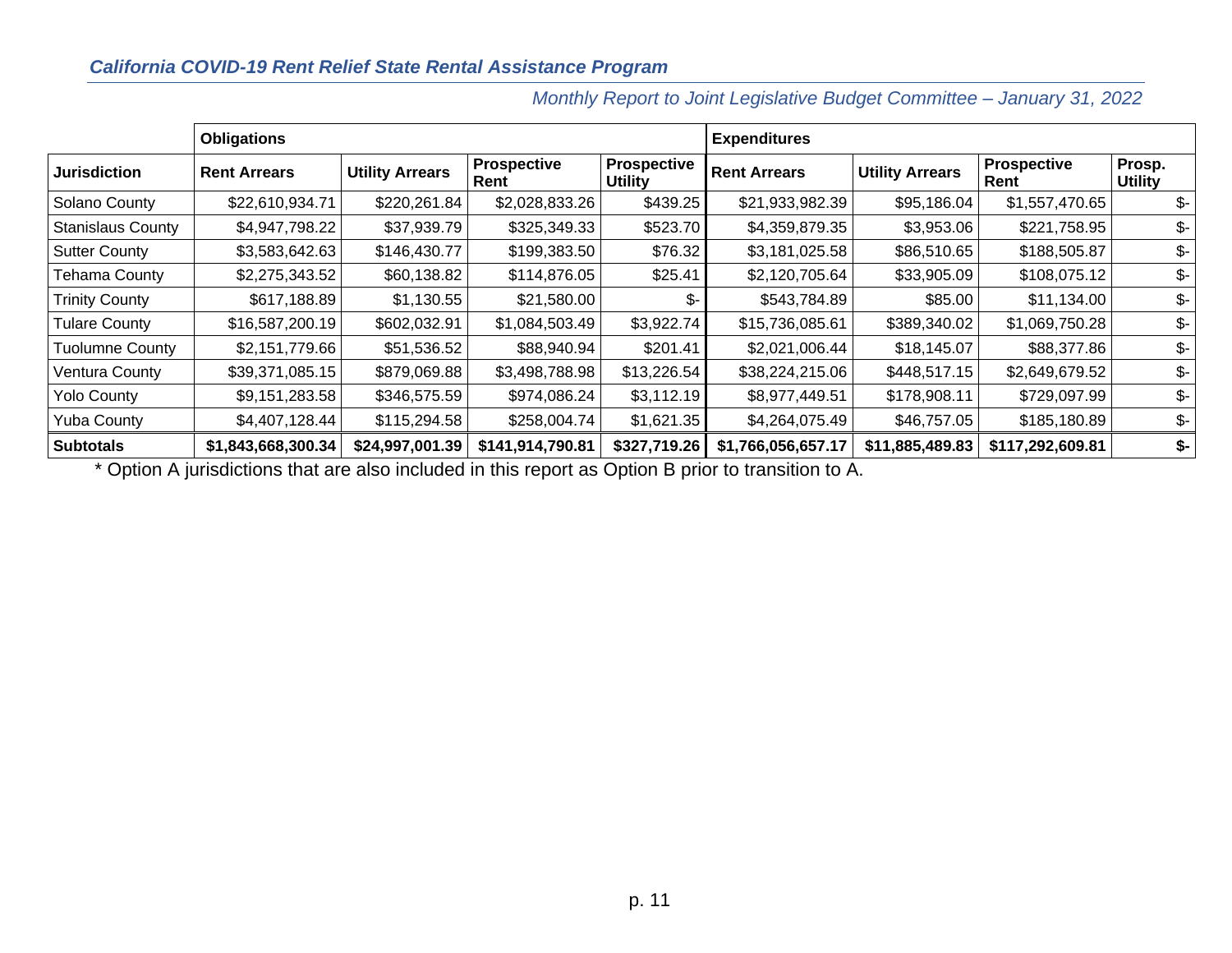# Locally Administered Programs - Option B Jurisdictions – ERA1 Funds

Figures reflect only the locally administered programs' use of State Block Grant funds. Each jurisdiction is accountable for reporting directly to the US Treasury regarding use of its respective federal allocation.

<span id="page-11-0"></span>

|                         | <b>Obligations</b>  |                        |                            |                                      | <b>Expenditures</b> |                        |                            |                                      |
|-------------------------|---------------------|------------------------|----------------------------|--------------------------------------|---------------------|------------------------|----------------------------|--------------------------------------|
| <b>Jurisdiction</b>     | <b>Rent Arrears</b> | <b>Utility Arrears</b> | <b>Prospective</b><br>Rent | <b>Prospective</b><br><b>Utility</b> | <b>Rent Arrears</b> | <b>Utility Arrears</b> | <b>Prospective</b><br>Rent | <b>Prospective</b><br><b>Utility</b> |
| Alameda County          | \$19,052,117.79     | \$1,163,580.60         | \$8,861,634.61             | $$-$                                 | \$16,701,747.33     | \$1,070,631.73         | \$7,822,637.42             | \$-                                  |
| Anaheim City            | \$7,929,097.01      | \$213,461.66           | \$4,281,098.25             | \$-                                  | \$7,929,097.01      | \$213,461.66           | \$4,281,098.25             | \$-                                  |
| <b>Bakersfield City</b> | \$3,804,821.64      | \$2,704,216.17         | \$3,850,308.44             | \$2,039,048.06                       | \$3,804,821.64      | \$2,704,216.17         | \$3,850,308.44             | \$2,039,048.06                       |
| Chula Vista City        | \$5,944,689.74      | \$70,933.40            | \$3,319,631.61             | \$-                                  | \$5,944,689.74      | \$70,933.40            | \$3,319,631.61             | ზ-                                   |
| Fresno City             | \$10,104,968.80     | \$6,859,357.15         | \$-                        | \$-                                  | \$3,134,239.15      | \$1,089,507.61         | \$-                        | \$-                                  |
| <b>Fresno County</b>    | \$5,079,394.58      | \$567,426.18           | \$697,027.66               | \$196,201.50                         | \$122,945.00        | \$12,381.32            | \$29,602.00                | \$685.92                             |
| Irvine City*            | \$7,351,073.18      | \$-                    | \$-                        | \$-                                  | \$7,351,073.18      | \$-                    | \$-                        | \$-                                  |
| Kern County             | \$6,360,906.55      | \$4,150,964.12         | \$4,046,415.66             | \$2,161,575.67                       | \$1,926,628.17      | \$1,257,268.02         | \$1,933,886.30             | \$1,033,072.70                       |
| Long Beach City         | \$12,960,000.00     | \$636,809.73           | \$1,374,350.00             | \$17,642.44                          | \$12,912,736.00     | \$634,138.00           | \$1,373,350.00             | \$17,237.00                          |
| Los Angeles City*       | \$114,146,955.11    | \$-                    | \$-                        | \$-                                  | \$114,146,955.11    | \$-                    | \$-                        | \$-                                  |
| Marin County            | \$8,293,897.65      | \$103,751.55           | \$2,557,833.66             | \$69,959.97                          | \$7,135,942.96      | \$27,751.11            | \$889,361.87               | \$2,028.34                           |
| Monterey County         | \$7,517,715.65      | \$1,060,917.77         | \$2,650,833.66             | \$-                                  | \$7,517,715.65      | \$1,060,917.77         | \$2,650,833.66             | \$-                                  |
| <b>Riverside City</b>   | \$5,970,048.31      | \$880,252.64           | \$3,900,725.05             | \$-                                  | \$2,278,317.77      | \$70,279.97            | \$94,174.85                | $\mathcal{S}$ -                      |
| Riverside County        | \$27,610,044.31     | \$2,479,108.90         | \$4,075,803.88             | \$146,542.96                         | \$27,051,760.09     | \$1,925,127.54         | \$3,011,273.60             | \$45,198.20                          |
| Sacramento City         | \$15,715,352.00     | \$676,368.00           | \$-                        | \$-                                  | \$15,694,165.00     | \$676,368.00           | \$-                        | \$-                                  |
| Sacramento County       | \$31,778,481.00     | \$982,840.00           | \$-                        | \$-                                  | \$21,557,654.00     | \$746,307.00           | \$-                        | \$-                                  |
| San Diego City          | \$12,740,251.54     | \$2,358,065.85         | \$31,033,393.08            | \$-                                  | \$12,740,251.54     | \$2,358,065.85         | \$31,033,393.08            | \$-                                  |
| San Diego County        | \$47,715,633.31     | \$3,721,377.79         | \$1,776,107.70             | \$-                                  | \$47,715,633.31     | \$3,721,377.79         | \$1,776,107.70             | \$-                                  |
| Stockton City           | \$4,982,013.79      | \$1,326,124.32         | \$3,524,941.60             | \$298,069.88                         | \$4,982,013.79      | \$1,326,124.32         | \$3,524,941.60             | \$298,069.88                         |
| <b>Subtotals</b>        | \$355,057,461.96    | \$29,955,555.83        | \$75,950,104.86            | \$4,929,040.48                       | \$320,648,386.44    | \$18,964,857.26        | \$65,590,600.38            | \$3,435,340.10                       |

\* Option A jurisdictions that are also included in this report as Option B prior to transition to A.